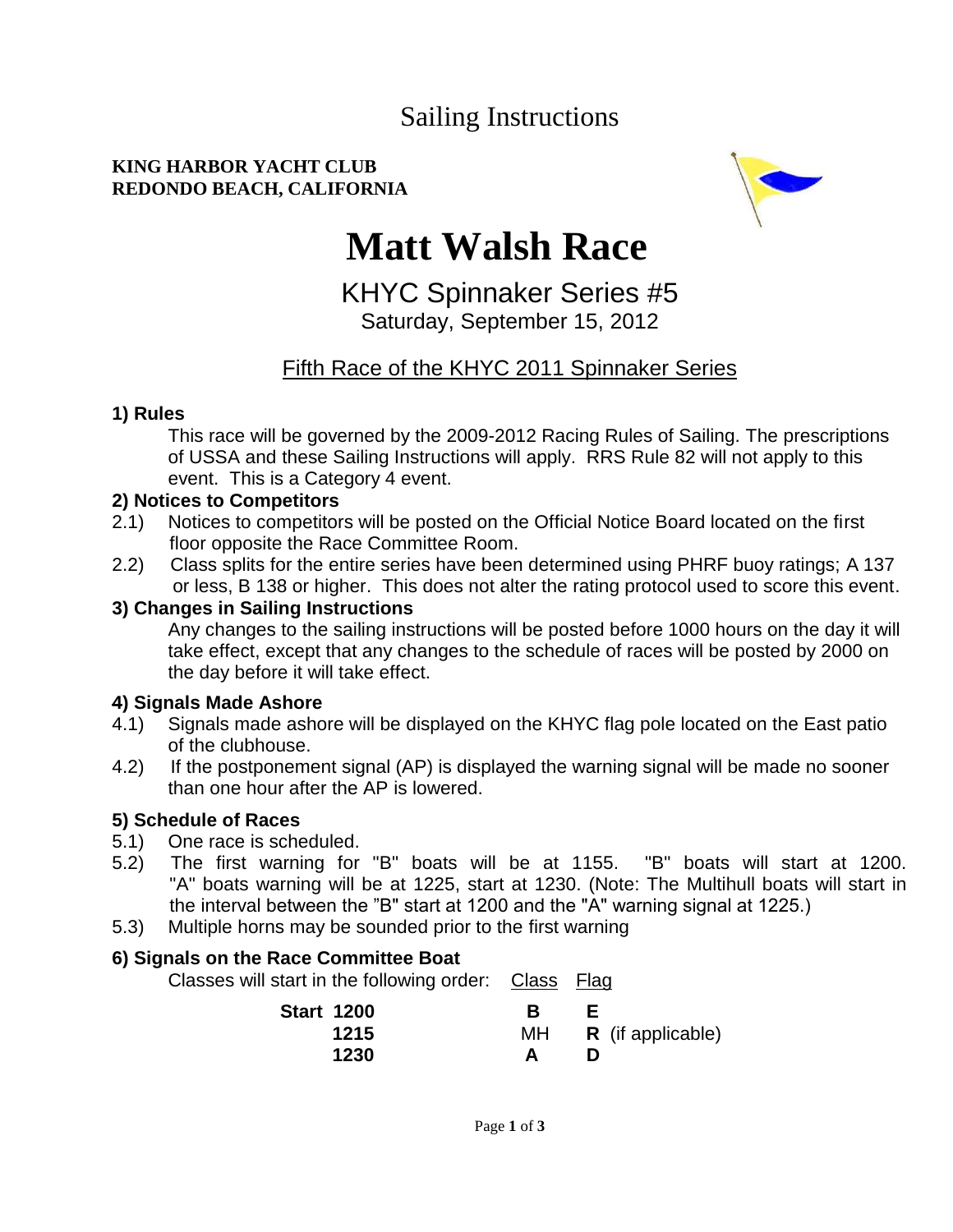## Sailing Instructions Matt Walsh Race

#### **7) The Race Course**

- 7.1) The racing area will be in the vicinity of "K" Mark per 2011 KHYC Race Mark Guide.
- 7.2) The course will be: **Start at K-10PV-K-H-X-H-P-W-Finish at Harbor Entrance**
- 7.3) The distance is approximately 12.9 NM.

#### **8) Marks**

Marks are spar buoys or inflatable replacements in the approximate positions defined on the 2012 KHYC Race Mark Guide.

#### **9) The Start**

- 9.1) Race will be started using rule 26 with classes starting per paragraph 5.2 of this document.
- 9.2) The starting line will be between a staff displaying an orange flag on the race committee boat and a staff with an orange flag floating to port from the race committee boat.
- 9.3) All boats must check in with the Race Committee on the water prior to **"their"** class warning signal.
- 9.4) Boats whose preparatory signal has not been made shall **keep clear of the starting area** and all boats whose preparatory signal has been made.
- 9.5) The Race Committee will attempt to call on the course side (OCS) boats on VHF channel 78 after the starting signal. Failure to call a boat OCS is not grounds for redress.

#### **10) The Finish**

The finish line will be at the harbor entrance between the R/C Boat and the red light on the east jetty. Boats should take their own time at the white entrance buoy (W) if the committee boat is not on station.

#### **11) Penalty System**

- 11.1) The 720-degree turn penalty is replaced with a 360-degree turn penalty, to include one tack and one jibe, modifying the Scoring Penalty, rules 44.1 & 44.2. Rule 44.3 shall not apply.
- 11.2) Boats that accept and execute the turn's penalty shall sign up to that effect on the form posted on the Official Notice Board after the days' racing and within the protest time limit.

#### **12) Time Limit**

12.1) Boats failing to start within four minutes after their start signal shall be scored did not start (DNS).